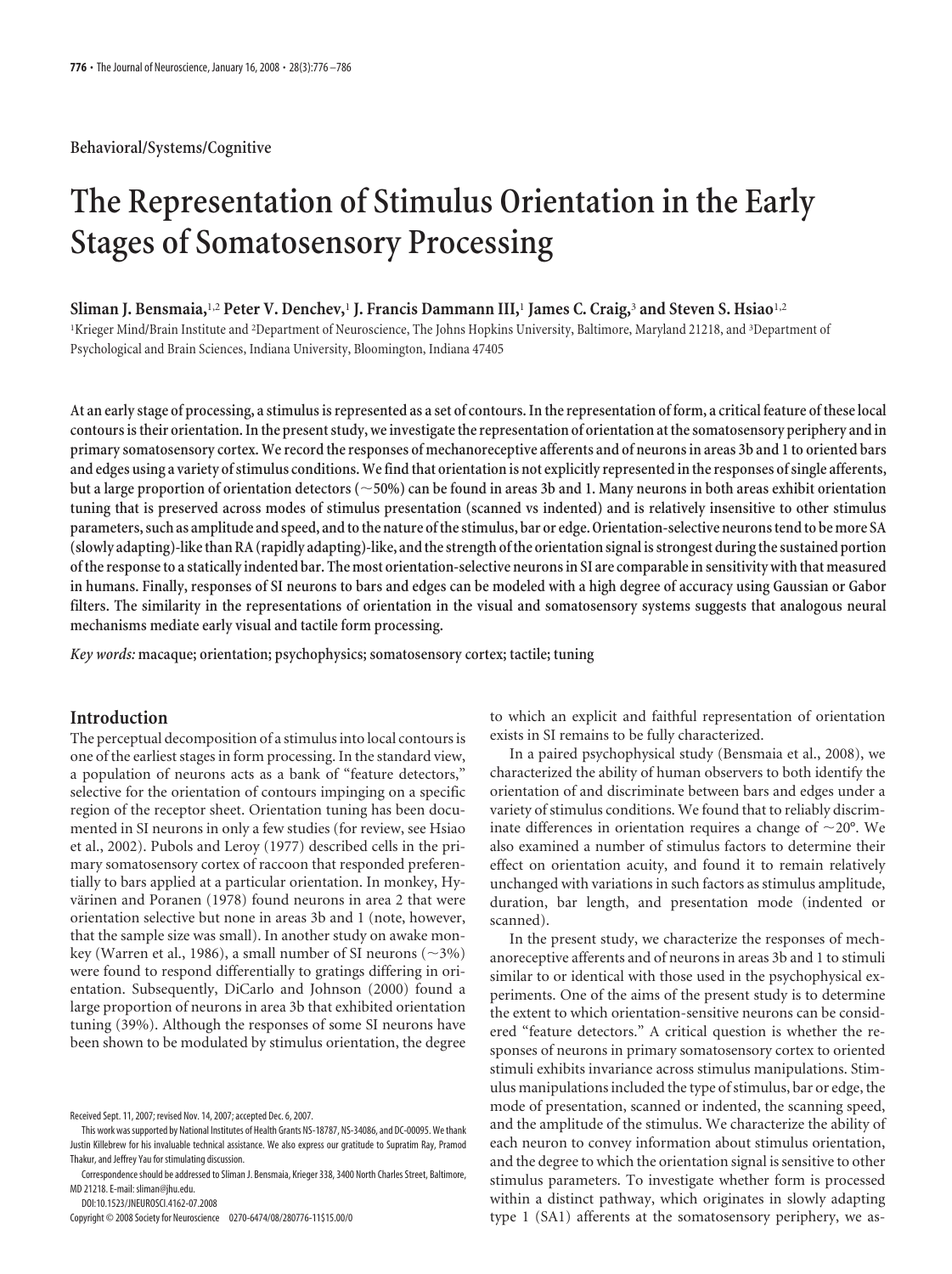sessed whether the adapting properties of the neuron [i.e., slowly adapting (SA) or rapidly adapting (RA)] are predictive of its sensitivity to orientation. We also evaluated the degree to which the orientation signal in SI can account for psychophysical performance. Finally, we investigated the neural mechanisms of orientation selectivity using simple receptive field (RF) models.

# **Materials and Methods Stimuli**

Stimuli were generated and delivered with a device consisting of 400 independently controlled pins arrayed over a 1 cm<sup>2</sup> area (Killebrew et al., 2006). This array permits us to generate complex spatiotemporal patterns that simulate the kind of stimulation generated by a finger contacting a surface.

#### *Indented bars or edges*

On each trial, a bar or edge was indented into the skin at one of eight orientations, ranging from 0 to 157° in steps of 22.5° with 0° defined as the orientation perpendicular to the long axis of the finger. The amplitude (or depth of indentation) of the bar was 500  $\mu$ m, its width was 1 mm, and its duration was 100 ms. (The duration of indented stimuli was 50 ms when recording from peripheral afferents.) Edges were defined similarly except that all of the probes were at 500  $\mu$ m on one side of the edge. The pivot of the bar (or edge), which was also its center, was located either at the point of maximum sensitivity (or hotspot) of the neuron or was offset relative to the hotspot by  $1-4$  mm in the axis normal to the orientation of the bar. The interstimulus interval was 100 ms. Bars (or edges) were each presented 10 times in pseudorandom order for a total of 720 trials (8 orientations  $\times$  9 locations  $\times$  10 presentations).

#### *Scanned bars and edges*

On each trial, a bar or edge was scanned across the skin. The scanning direction (two per orientation) was perpendicular to its orientation, which assumed one of eight values ranging from 0 to 157° in 22.5° steps. Scanning direction thus ranged from 0 to 337.5° in 22.5° steps. The amplitude of the bars was 300, 500, or 700  $\mu$ m and their width was 1 mm, and the amplitude of the edges was 500  $\mu$ m. The scanning velocity for all stimuli was 40 mm/s and the interstimulus interval was 200 ms. Bars were each presented five times in pseudorandom order for a total of 240 trials (8 orientations  $\times$  2 scanning directions/orientation  $\times$  3 amplitudes  $\times$  5 presentations). Edges were each presented 10 times in pseudorandom order (except that leading and trailing edges were interleaved) for a total of 160 trials (10 presentations each of leading edges at 8 orientations and trailing edges at 8 orientations).

From the responses of the neuron to scanned bars, we established its preferred direction and orientation (i.e., the orientation and direction at which its response was maximal). In a subsequent set of measurements, bars were scanned in the preferred and antipreferred direction (i.e., bars at the same orientation but moving in opposite directions), as well as in the two orthogonal directions. The amplitude of the bars was 500  $\mu$ m, and their width, 1 mm. The scanning velocity was 10, 20, 40, or 80 mm/s. Bars were each presented five times in pseudorandom order for a total of 240 trials (2 orientations  $\times$  2 scanning directions/orientation  $\times$  3 amplitudes  $\times$  4 velocities  $\times$  5 presentations).

#### *Single-probe indentations*

This protocol was used to identify the hotspot of the neuron and the spatial extent of its RF. On each trial, one of the 400 probes was indented into the skin for 100 ms at an amplitude of 300  $\mu$ m. The duration of the on- and off-ramps was 25 ms (as was the case for all indentation protocols) and the interstimulus interval was 100 ms. Successively indented probes were never adjacent to minimize effects of skin dynamics.

## *Multiple-probe indentations*

This protocol was used to gauge the extent to which individual neurons were slowly or rapidly adapting (see below). On each of 60 trials, nine probes, arrayed in a 3  $\times$  3 square and centered on the RF of the neuron, were indented into the skin for a duration of 0.5 s, and then retracted for a duration of 0.5 s.

# **Neurophysiology**

#### *Peripheral experiments*

All experimental protocols complied with the guidelines of The Johns Hopkins University Animal Care and Use Committee and the National Institutes of Health's *Guide for the Care and Use of Laboratory Animals*. Single-unit recordings were made from the ulnar and median nerves of four macaque monkeys (*Macaca mulatta*) using standard methods (Talbot et al., 1968). Standard procedures were used to classify mechanoreceptive afferents according to their responses to step indentations (Talbot et al., 1968; Freeman and Johnson, 1982). An afferent was classified as SA1 if it had a small RF and produced sustained firing in response to a step indentation. It was classified as RA if it had a small RF and responded only to the onset and offset of an indentation. It was classified as Pacinian (PC) if (1) it was vigorously activated by air blown gently over the hand, (2) it was activated by transmitted vibrations produced by tapping on the hand restraint, and (3) its RF was large. The point of maximum sensitivity of the afferent (or hotspot) was located on the skin using a handheld probe and then marked with a felt-point pen. The stimulator probe was centered on the point of maximum sensitivity (or hotspot) of the afferent. We recorded from an afferent only if its RF was located on the distal fingerpad of digits 2–5 and if the probe could readily be centered on the RF. We did not record responses from PC afferents because these have been shown to be highly insensitive to the spatial properties of stimuli presented to their RFs (Johnson and Lamb, 1981).

## *Cortical experiments*

Extracellular recordings were made in the postcentral gyri of one hemisphere of three macaque monkeys using previously described techniques (Mountcastle et al., 1991). On each recording day, a multielectrode microdrive (Mountcastle et al., 1991) was loaded with seven quartz-coated platinum/tungsten (90/10) electrodes (diameter, 80  $\mu$ m; tip diameter, 4  $\mu$ m; impedance, 1–3 M $\Omega$  at 1000 Hz). The microdrive proboscis was inserted into a recording chamber filled with physiological saline and oriented so that the electrodes were normal to the skull. The electrodes were then driven into the cortex until they encountered neurons in area 1 with RFs on the distal fingerpad. A day spent recording from area 1 was typically followed by a day spent recording from area 3b. When recording from area 3b, the electrodes were driven 2–3 mm below the top of the neural activity until neurons with RFs on the distal fingerpad were encountered. Because electrodes were aligned perpendicularly to the central sulcus, signals on multiple electrodes were often evoked from overlapping regions of skin. In these cases, we recorded from more than one electrode. Many of our experimental protocols were adaptive. Thus, although multiple neurons could be recorded from, one neuron was selected, usually based on the quality of its isolation, as the principal neuron to which individual stimulus protocols were tailored (see above).

The transition from area 1 to area 3b exhibits a characteristic progression of RF locations. As one descends from the cortical surface through area 1 into area 3b, the RFs progress from the distal, to middle, to proximal finger pads, and then to the palmar whorls. Within area 3b, the RFs proceed back up the finger, transitioning from proximal, to medial, and ultimately to distal pads. Because responses from the distal pad were never encountered in the more superficial regions of 3b (where the palmar whorls or proximal pad typically were most responsive), there was never any uncertainty about the anatomical area from which the neurons originated.

We recorded from neurons whose RFs were located on the distal pads of digits 2–5. On every second day of recording, the electrode array was shifted  $\sim$  200  $\mu$ m along the postcentral gyrus until the entire representation of digits 2–5 had been covered. At the end of the recording day, the electrodes were withdrawn and a few drops of dexamethasone, as well as a drop of gentamicin ophthalmic solution, were applied to the dura. The dura was then covered with Gelfoam and the chamber was filled with sterile saline and sealed.

Recordings were obtained from neurons in areas 3b and 1 that met the following criteria: (1) action potentials were well isolated from the background noise, (2) the RF of the neuron included at least one of the distal finger pads on digits 2–5, (3) the stimulator array could be positioned so that the RF of the neuron was centered on the array, and (4) the neuron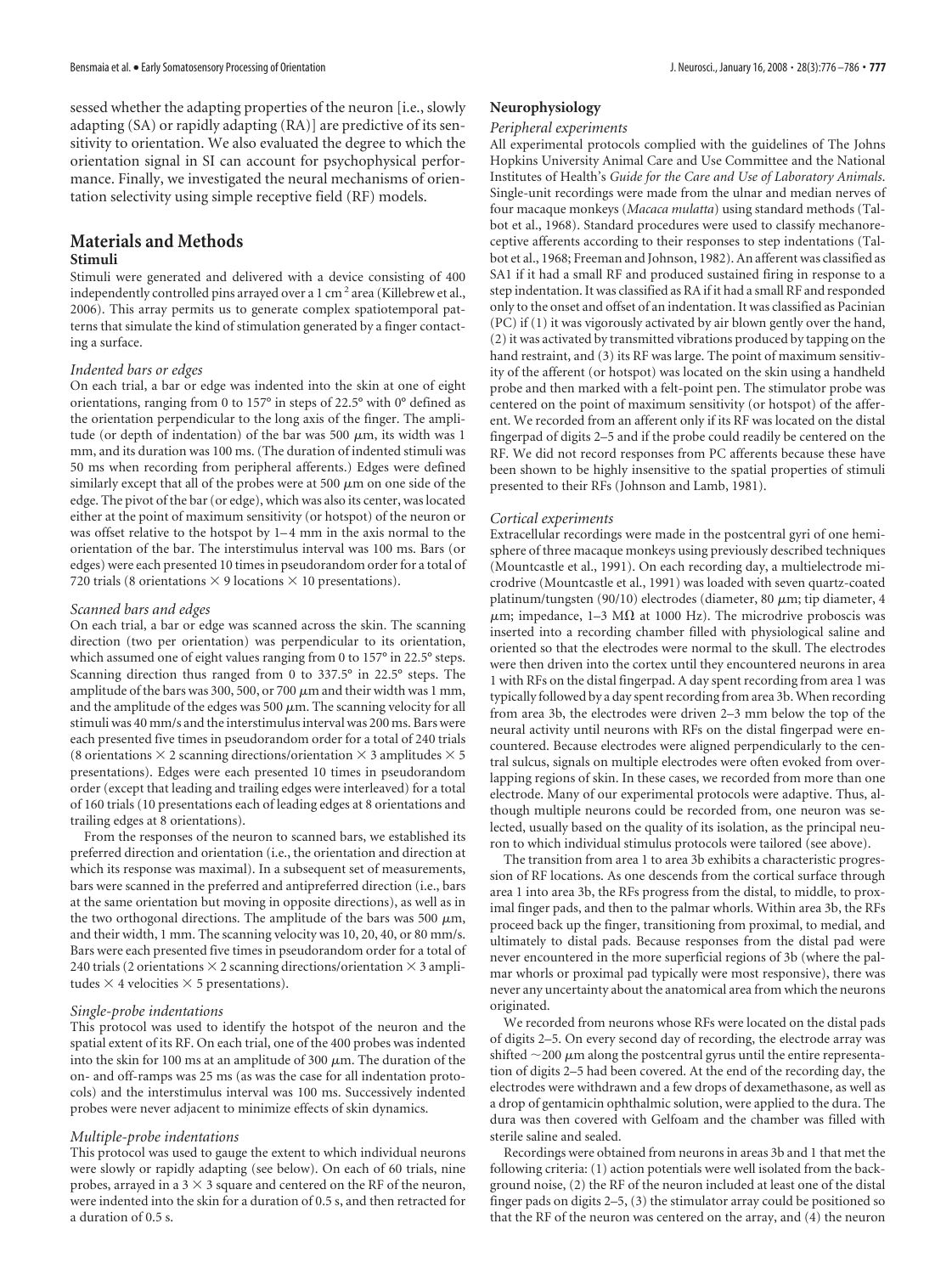was clearly driven by one or more of the initial protocols (namely, RF mapping, direction selectivity, and scanned bars). Because we tailored the stimuli to the responses of a single neuron (see above), it was imperative that the isolation be sustained for an extended period of time (1.25– 1.5 h). We thus were very particular as to isolation quality.

# **Analysis**

## *Identification of the RF center*

From the RF mapping protocol, we plotted the mean response (averaged across the five presentations of the stimulus) as a function of pin position. We then selected as hotspot the region of highest driving of the RF. All indented stimuli were then presented at or around this position on the 400-probe array as described above.

#### *Adaptation index*

One issue we wanted to address was whether the adapting properties of neurons (i.e., whether they adapted slowly or rapidly) were predictive of their sensitivity to stimulus orientation. RA neurons tend to produce responses only during the transient portion of an indented stimulus (onset and offset), whereas SA neurons produce a response during the sustained portion of the stimulus as well. We thus computed an "adaptation index" (i.e., the proportion of the total response that occurs after the offset of the stimulus). The index was derived from data obtained in the SA/RA protocol, which consists of a series of 500 ms indentations interleaved with 500 ms empty intervals. Because both SA1 and RA afferents produce (on-) responses at the onset of the stimulus, we excluded the first 100 ms of the response from the analysis, because this response period does not discriminate between these two populations of fibers. The response evoked during the first 100 ms after stimulus offset was divided by the response obtained during the entire stimulus (excluding the on-response and correcting for response latency, defined as the time of steepest rise in the neural response). (We found this to be a robust measure of response latency. To correct for latency, we subtracted the estimated response latency from the time of occurrence of each spike.) The baseline firing rate of the neuron was measured from its responses during the 400 ms interval before each stimulus. The index was computed after the baseline firing rate had been subtracted from the stimulus-evoked responses. If a cell was an ideal RA neuron, the adaptation index was 1, because the neural response (excluding the onresponse) was confined to the period immediately after the offset of the stimulus. If a cell were an idealized SA neuron, then the adaptation index would be 0, because the neuron was silent after the offset of the stimulus. This index yields a perfect dichotomization of SA1 and RA responses at the somatosensory periphery.

#### *Measurement of the response to scanned and indented bars*

Because not all stimuli overlapped the RF of a neuron during the entire stimulus interval, steps were taken to ensure that neural responses were measured over the period during which the stimulus was impinging on the RF of the cell. Specifically, the response to a scanned bar was measured over a 100 ms interval centered around the time at which the bar passed over the hotspot of the neuron. We used responses to scanned bars rather than to indented probes to identify the hotspot of each neuron because a subset of neurons responded to the former but not the latter.

To locate the hotspot, we first identified the time at which a bar scanned in each of the 16 directions passed over a given location on the array. We then computed the response of the neuron over a 100 ms time window centered on the appropriate time for the corresponding bar, correcting for the response latency (estimated from the neural responses obtained in the SA/RA protocol). Finally, we averaged the response of the neuron to bars at all orientations as they passed across this location on the array. We repeated this procedure for every location on the array (sampling in 100  $\mu$ m steps along both axes). From this response map, we identified the location on the array that yielded the highest response averaged across orientations. We then used the mean response over a 100 ms time window centered on this location as our measure of the response of the neuron to scanned bars. We performed analyses on neural responses to scanned bars over other time windows (25, 50, and 200 ms) to assess whether the width of the window affected our conclusions and found that it did not (over the range of windows tested). We chose a 100 ms window because (1) it corresponded to the duration of the indented bars, and (2) it was short enough that the bars remained within the RF of most neurons (whose RF diameter tends to be  $>4$  mm) while maximizing the interval over which responses were averaged (thereby minimizing the noise).

Because, more often than not, we recorded the responses of a single neuron at a time, one set of bars was tailored to that neuron and centered on its RF. Nonetheless, indented bars at a given orientation were presented at a total of nine locations on the array, centered on the RF of the principal neuron (see above). For every other neuron, responses to the bar that was nearest to its hotspot (measured from scanned bars as described above) were used to characterize its orientation selectivity.

#### *Index of orientation selectivity*

As an index of orientation selectivity, we used vector strength as follows:

$$
o_i = \frac{\sqrt{\left[\sum_i R(\theta_i)sin(2\theta_i)\right]^2 + \left[\sum_i R(\theta_i)cos(2\theta_i)\right]^2}}{\sum_i R(\theta_i)},
$$
 (1)

where  $R(\theta_i)$  is the response of the neuron to a bar at orientation  $\theta_i$ . We computed  $o_i$  for each neuron in each presentation mode (Mardia, 1972). Values of  $o_i$  could range from 0, when a neuron responded uniformly to all orientations, to 1, when a neuron only responded to stimuli at a single orientation. The statistical reliability of  $o_i$  was tested using a standard randomization test ( $\alpha = 0.01$ ). For a discussion contrasting  $o_i$  (which is  $1 -$  the circular variance) and other indices of orientation selectivity, see Ringach et al. (2002).

The preferred orientation was determined by fitting a von Mises function, the circular analog to a Gaussian function, to the mean responses using a least-squares method. The mean of the distribution was taken to be the preferred orientation of the cell.

#### *Characterizing the time course of the response to indented bars*

We wanted to characterize the time course with which the orientation signal develops in the population of neurons in area 3b and 1. Because indices of orientation selectivity are highly unstable for sparse responses [like those expressed in poststimulus spike histograms (PSTHs) with small bin sizes], responses were pooled across neurons. Specifically, the strength of the orientation signal was characterized by comparing the responses of all neurons at their respective preferred orientations to their responses at the corresponding orthogonal orientations.

First, we smoothed the PSTH (bin size, 1 ms) obtained at the preferred orientation of each neuron and at the orthogonal orientation using a third-order Savitzky–Golay polynomial smoothing filter with a length of 25 ms. We then separately averaged the filtered spike trains at the preferred and orthogonal orientations across neurons for each time interval and computed from these mean smoothed PSTHs the following index of orientation selectivity:

$$
\sigma_i^*(t) = \left| \frac{\overline{R_{\phi_p}(t)} - \overline{R_{\phi_{np}}(t)}}{\overline{R_{\phi_p}(t)} + \overline{R_{\phi_{np}}(t)}} \right|, \qquad (2)
$$

where  $R_{\phi_p}(t)$  is the mean response of all orientation selective neurons to their preferred orientation,  $\phi_p$ , and  $R_{\phi_{np}}(t)$  is the mean response to the orthogonal orientation,  $\phi_{\text{np}}$ , at time *t*. We also computed the filtered PSTH, averaged across the two orientations, to characterize the timing of the on- and off-responses in the population response.

#### *Computation of neurometric functions*

We estimated the ability of individual neurons to signal changes in orientation using an ideal observer analysis. For each neuron, we randomly sampled, with replacement, from one of the 10 neural responses evoked at the preferred orientation and one of the 20 neural responses evoked at an orientation shifted by  $\Delta \phi$  degrees (there were 10 presentations of each stimulus and we assumed that  $\pm \Delta \phi$  are equivalent). We repeated this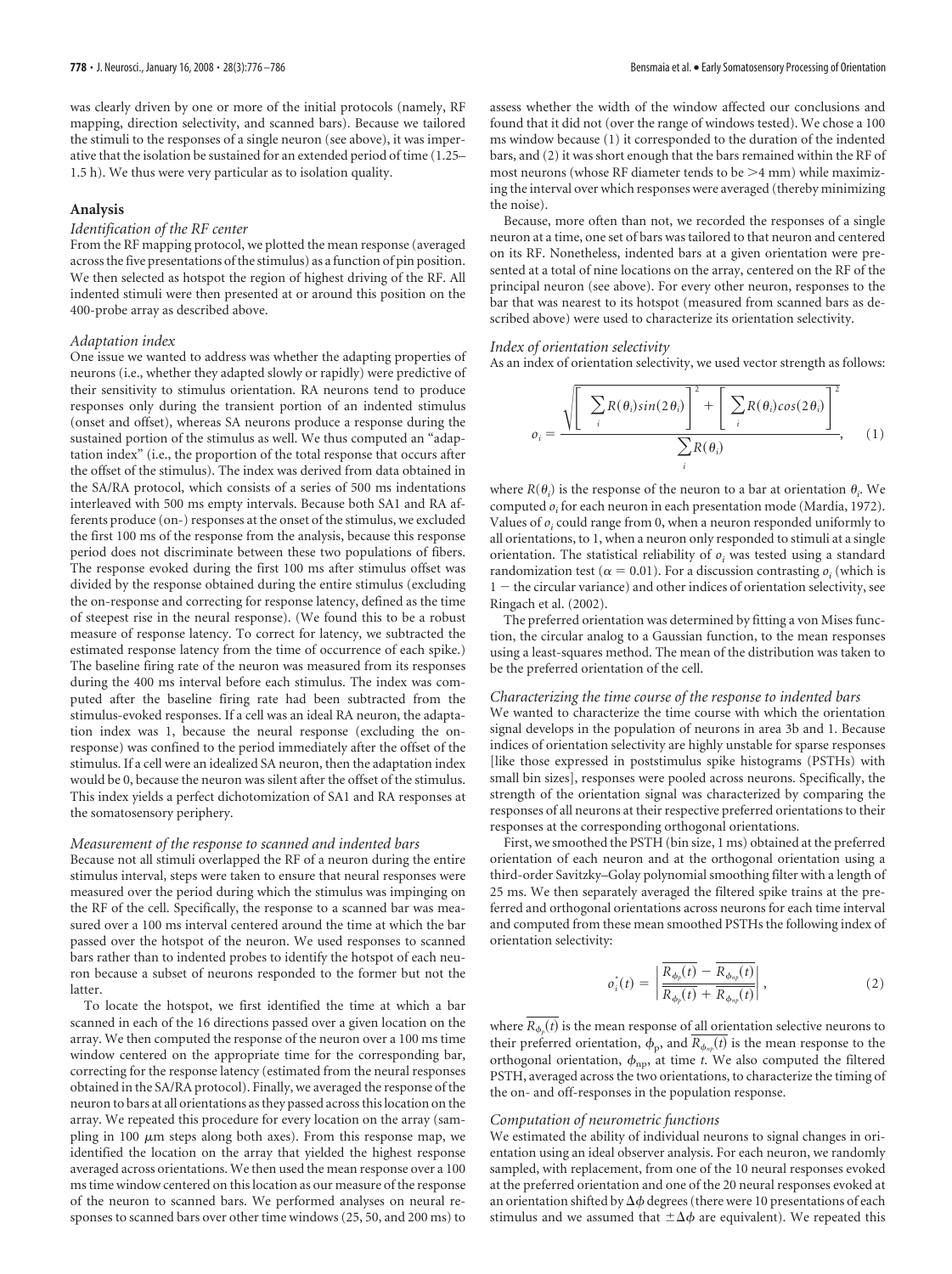procedure 1000 times and computed the proportion of times the response was greater at the preferred orientation than when the orientation was shifted by  $\Delta \phi$ . Thus, to obtain the relative distributions of neural responses at  $\phi_{\rm p}$  and  $\phi_{\rm p} \pm$  22.5° evoked in a cell whose preferred orientation was 90°, we sampled, on each of 1000 iterations, one response evoked by a 90° bar and one response to a bar oriented either at 67.5 or 112.5° and computed the proportion of times the former was larger than the latter. The angular threshold of a neuron was defined as the difference  $\Delta \phi$  such that the response to a bar at the preferred orientation,  $\phi_{\rm n}$ , was stronger than the response to a bar oriented at  $\phi_{\rm p} \pm \Delta \phi$  75% of the time. Neurometric functions obtained from inhibitory neurons were inverted. A sigmoid function was fit to each neurometric function to obtain an estimate of the width of tuning for that neuron (which was the SD of the sigmoid).

#### *Assessing the linearity of neural responses to indented bars*

A basic model relating a stimulus to the neural response it evokes is one that assumes that the neuron acts as a linear spatial filter, the output of which is passed through a nonlinear transformation. According to this framework, stimulation of each patch of skin leads to an increase or a decrease in the response of the neuron, or has no effect; the response of the neuron is determined by the sum of the effects produced by stimulation of individual skin patches. The nonlinear transformation we adopted was a half-wave rectified linear function. We tested four linear models.

*Punctate probe RF.* We used the RF map, measured using punctate probes (see above), as an estimate of the linear filter of the neuron. To generate model predictions, we convolved the (measured) punctate probe RFs with the displacement profile of each of the 72 indented bars (8 orientations, 9 locations per orientation), and then scaled and rectified the output of the convolution.

*Punctate probe RF using the strain profile.* To determine the degree to which the nonlinearity was attributable to skin mechanics, we tested the hypothesis that neural responses were linear with the strain profile. To that end, we computed the strain profile (Sripati et al., 2006),*<sup>a</sup>* convolved this strain profile with the punctate probe RF of each neuron, and then scaled and rectified the output of the convolution.

*Gaussian filter.*We tested whether the RF structure of neurons could be approximated using a Gaussian filter. The filter was fit to the responses to indented bars, for each neuron individually, using a nonlinear leastsquares method (lsqcurvefit, Matlab 7.1, MathWorks, Natick, MA). The model consisted of seven parameters, five characterizing the filter and two, the scaling factors. To generate model predictions of responses to indented bars, the filter was convolved with each stimulus and the output of the convolution was scaled and then rectified as follows:

$$
R(S) = \left[ \alpha \left[ e^{-\left(\frac{u^2}{2\sigma_u^2} + \frac{v^2}{2\sigma_v^2}\right)} \right] \otimes S + \beta \right]^+,
$$
  
where  $u = (x - x_c) \cdot \cos(\theta) + (y - y_c) \cdot \sin(\theta)$   

$$
v = -(x - x_c) \cdot \sin(\theta) + (y - y_c) \cdot \cos(\theta), \quad (3)
$$

and where *R*(*S*) is the response to the stimulus with displacement profile *S*,  $(x_c, y_c)$  is the center of the filter,  $\sigma_u$  and  $\sigma_v$  are its widths along its two dimensions, and  $\alpha$  and  $\beta$  are scaling factors (the last plus sign in Eq. 3 denotes half-wave rectification).

*Gabor filter.* The orientation selectivity of neurons in primary visual cortex is attributed to RF structures consisting of excitatory bands flanked by inhibitory ones. To assess whether this RF structure could account for orientation selectivity in SI, we modeled the RF of each neuron as a two-dimensional Gabor filter. To generate model predictions of responses to indented bars, the filter was convolved with each stimulus and the output scaled then rectified. The nine parameters of the model



Figure 1. Top, Responses of a neuron in area 3b to scanned (orange) and indented (cyan) bars at eight orientations (0 –157.5° in 22.5° increments). The amplitude of the bars was 500  $\mu$ m. The duration of the scanned bars was 400 ms, and that of the indented bars was 100 ms. The gray arrows denote the direction in which bars were scanned. Bottom, Tuning curves derived from the same cell. The preferred orientation of this strongly tuned cell ( $o<sub>i</sub> = 0.65$ ) is consistent across presentation modes, scanned and indented. Error bars indicate SEM.

orientation (°)

 $(\alpha, \beta, \gamma, \phi, \lambda, \sigma, \theta, x_c, \text{and } y_c)$  were fit to the responses of each neuron using a nonlinear least-squares method as follows:

$$
R(S) = \left[ \alpha \left[ e^{-\frac{(u^2 + \gamma^2 v^2)}{2\sigma^2}} \cos\left(\frac{2\pi \cdot u}{\lambda} + \phi\right) \right] \otimes S + \beta \right]^+ \tag{4}
$$

(see above for conventions).

For each of the four models, we computed the correlation between model predictions and the mean responses to each of the 72 stimuli and squared it to obtain the coefficient of determination,  $R^2$ , which represents the proportion of variance in the neural responses explained by the model.

# **Results**

#### **Responses to scanned and indented bars**

We recorded the responses of 132 neurons in primary somatosensory cortex (63 in area 3b and 69 in area 1) and 31 mechanoreceptive afferent fibers (20 SA1 and 11 RA). Figure 1 shows the responses of a strongly orientation-selective neuron in area 3b to scanned and indented bars with amplitudes of

<sup>&</sup>lt;sup>a</sup>To obtain the strain profiles for cortical neurons (which receive input from SA1 and/or RA fibers), we computed the maximum tensile strain at a depth of 1.2 mm, the mean fitted depth across afferent types. The choice of strain component or depth had little impact on the results (for depths ranging from 0.6 to 2 mm). For SA1 fibers, we computed the maximum tensile strain at a depth of 0.8 mm; for RA fibers, we used relative change in membrane area at a depth of 1.6 mm (cf. Sripati et al., 2006).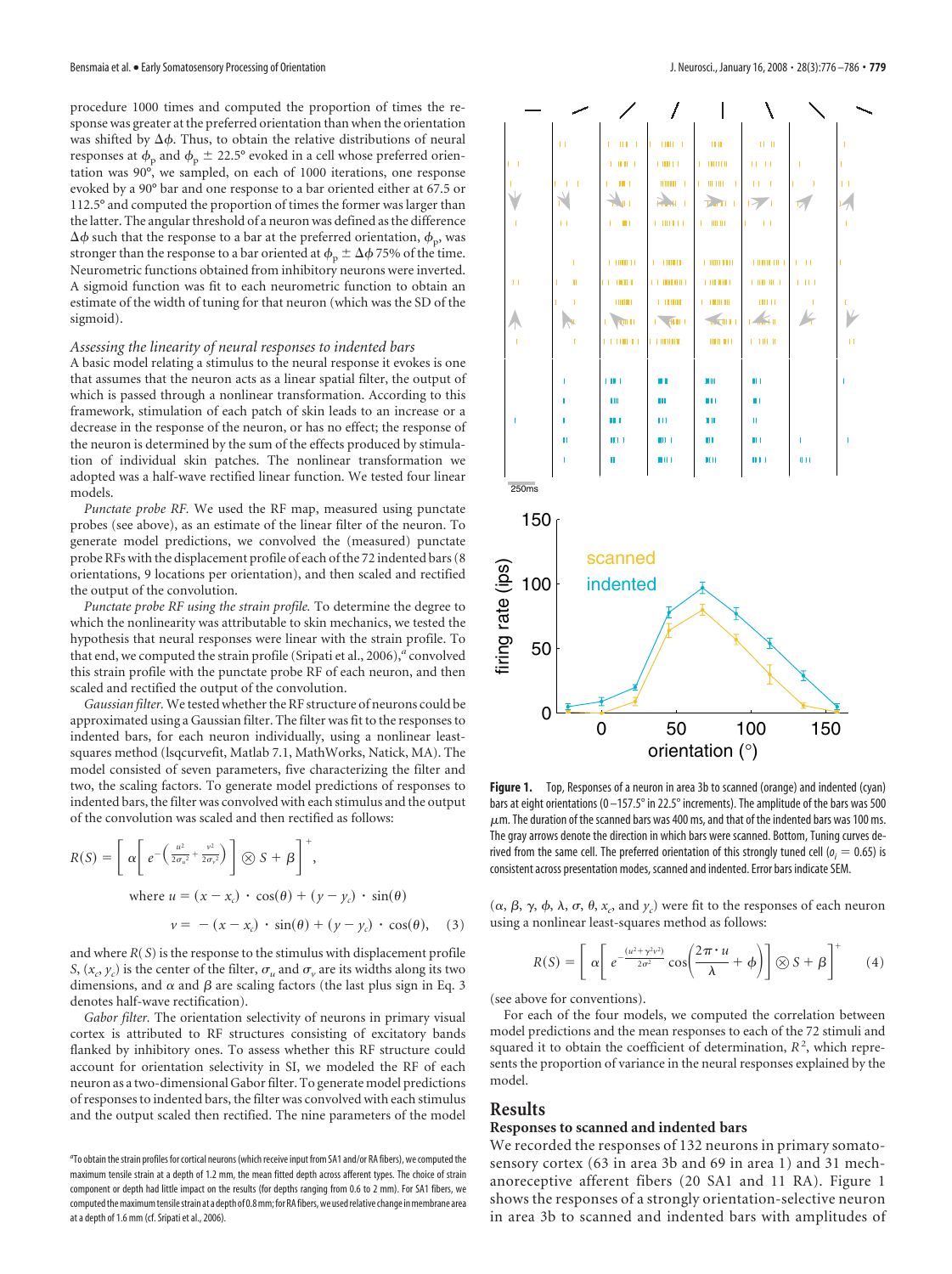500  $\mu$ m. This neuron exhibited a characteristic tuning to stimulus orientation: Its response was strongest to bars oriented at 67.5° (i.e., 22.5° clockwise rotation from the long axis of the finger) and decreased as the bars were rotated away from this orientation. Importantly, the preferred orientation was the same for scanned and indented bars and was independent of scanning direction. The orientation tuning of this cell was also independent of the amplitude of the stimulus: Although the response to indented bars increased with increasing stimulus amplitude, the tuning was identical across amplitudes (Fig. 2*A*). Figure 2, *B–D*, shows the amplitude independence of the tuning of three other cortical neurons.

Figure 3 shows the cumulative distributions of the orientation indices,  $o_i$ , derived from the responses of SA1 and RA afferents and of neurons in areas 3b and 1 to scanned and indented bars. As can be seen from the figure, mechanoreceptive afferents exhibited little or no orientation tuning. The magnitude of the tuning was in all cases small ( $o_i$  < 0.15). In some cases, however, the  $o_i$  for peripheral fibers was significantly  $>0$  because the responses were highly repeatable: 14 (of 31) afferents yielded significantly orientation-tuned responses to indented bars, and 16 yielded significantly tuned responses to scanned bars ( $p < 0.01$ ).

SA1 fibers tended to be more orientation selective to both indented and scanned bars than their RA counterparts: Only 3 (of 11) RA fibers exhibited significantly orientation-selective responses to indented bars and 4 to scanned bars, whereas 11 (of 20) SA1 afferents produced significantly orientation-tuned responses to indented bars and 12 to scanned bars. The slight orientation selectivity observed in afferents is likely attributable to the eccentricity of their RFs. Indeed, mechanoreceptive afferents have elliptical RFs, which can give rise to orientationtuned responses. Although individual afferents do not convey a robust orientation signal, the population of mechanoreceptive afferents conveys an isomorphic spatial image of the stimulus from which orientation information can be extracted (Fig. 4). Importantly, SA1 fibers tend to convey a more acute spatial image than do RA afferents (Phillips and Johnson, 1981a; LaMotte and Srinivasan, 1987a,b; Srinivasan and LaMotte, 1987) despite the fact that they less densely innervate the skin (Vallbo and Johansson, 1978; Darian-Smith and Kenins, 1980).

Cortical neurons were significantly more orientation selective than were peripheral afferents ( $t_{(102)} = 4.4$ ,  $p < 0.001$ ). For indented bars, 52% (16 of 31) of the cells in area 3b and 64% (30 of 47) of the cells in area 1 were significantly orientation selective ( $p < 0.01$ ), and the distributions of  $o_i$  were not significantly different across anatomical areas (Kolmogorov–Smirnov test:  $K = 0.20, p > 0.4$ ). For scanned bars, 25% (16 of 63) of the cells in area 3b were significantly orientation selective compared with



**Figure 2.** Effect of stimulus amplitude on the responses of two neurons in area 3b (*A*,*C*) and two neurons in area 1 (*B*, *D*) to scanned bars. The 500  $\mu$ m trace in the top left panel is the same as that shown in Figure 1. The orientation tuning of the response was relatively independent of stimulus amplitude; the mean *oi* increased from 0.39 to 0.43 as the amplitude increased from 300 to 700  $\mu$ m. Furthermore, increasing the stimulus amplitude had little effect on the overall response for three of the four neurons shown. Error bars indicate SEM.

52% (36 of 69) in area 1, and the difference between areas was significant ( $K = 0.29$ ,  $p < 0.01$ ).<sup>*b*</sup>

Among the subset of neurons that were tested with both scanned and indented bars, 39% (12 of 31) of the cells in area 3b and 49% (23 of 47) of the cells in area 1 were significantly orientation selective for both scanned and indented bars. The degree of orientation selectivity of these cells, as gauged by  $o_i$ , was significantly higher for indented than scanned bars (paired *t* test:  $t_{(34)}$  = 2.1,  $p < 0.05$ ). The tuning widths (estimated from neurometric functions) were similar for neurons in both anatomical areas, and were significantly wider for scanned than indented bars (paired *t* test:  $t_{(34)} = 3.71, p \le 0.01$ ) (Fig. 5, bottom panels).

Importantly, the preferred orientation of significantly orientation-selective cells ( $p < 0.01$ ) in the two presentation modes was very similar: The mean angular difference between the two measured preferred orientations was 5 and 10° for neurons in areas 3b and 1, respectively, confirming that the orientation signal carried by these neurons is the same whether the stimulus is scanned or indented, an important property for a feature detector. In addition, the preferred orientations of orientationselective cells were uniformly distributed over the range of orien-

*b* The difference in orientation selectivity for scanned and indented bars, particularly that observed for neurons in area 3b, may in part be attributable to the fact that neural responses obtained in the two stimulus conditions were estimated differently. Indeed, the bars were indented at the hottest spot of the neuron, whereas the response to scanned bars was averaged over a travel length of 4 mm. The advantage of this method of estimating the responses to scanned bars is that the estimates were stable across stimulus presentations. The disadvantage is that the estimate may have incorporated responses evoked when the stimulus was at the periphery of the RF, where the stimulus dependence of the response may be weaker.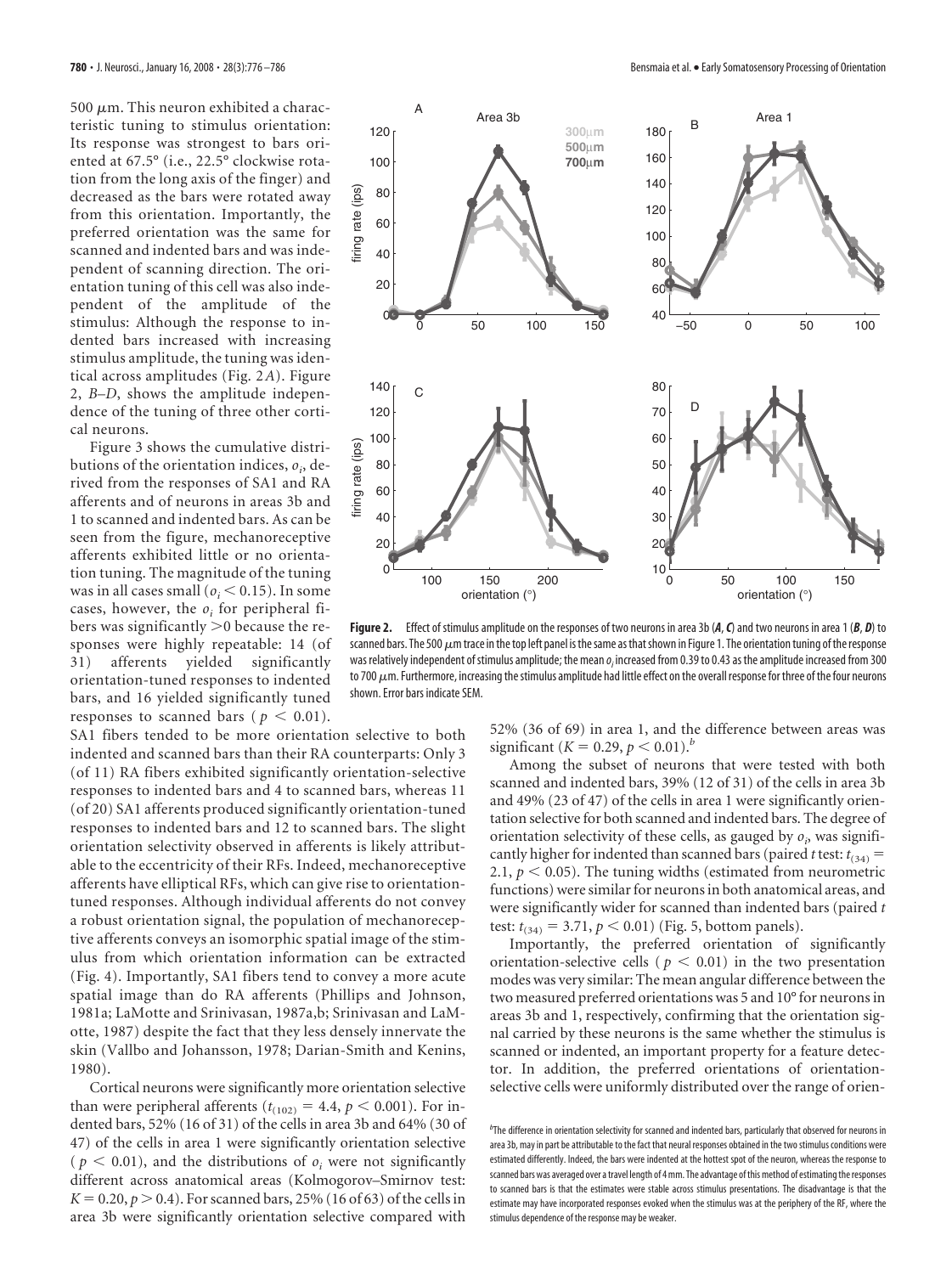

**Figure 3.** Cumulative distributions of the orientation index,  $o_i$ , for RA (magenta) and SA1 (green) afferents and for neurons in areas 3b (red) and 1 (blue). The amplitude of the indented bars was 500  $\mu$ m and that of the scanned bars was 300  $\mu$ m (the maximum amplitudes used in the experiments with mechanoreceptive afferent fibers in the two presentation modes). Afferent responses exhibited little orientation selectivity; SA1 responses were consistently more orientation selective than their RA counterparts. A large number of cortical neurons exhibited orientation-tuned responses. Orientation selectivity for indented bars was comparable in areas 3b and 1. However, more neurons in area 1 exhibited tuned responses to scanned bars.



**Figure 4.** Representation of a horizontal bar at the somatosensory periphery as estimated using a continuum mechanical model of afferent responses (Sripati et al., 2006). The black dots show the approximate innervation density assuming a regular lattice [using densities in the human hand from Johansson and Vallbo (1979)]. The color map shows the relative activity of the afferents as a function of their position. The spatial image conveyed by SA1 afferents is sharper than that conveyed by RA afferents despite the fact that RA afferents more densely innervate the skin: The RA image is more spatially filtered than its SA1 counterpart.

tations ( $K = 0.12$ ;  $p > 0.2$ ) (Fig. 5, top panels). That is, there was no tendency for any one orientation to be overrepresented or underrepresented.

Orientation tuning for the population of cortical neurons was independent of stimulus amplitude over the range of amplitudes tested (from 300 to 700  $\mu$ m) (Fig. 6A). For the subset of significantly orientation-selective neurons tested at different scanning speeds ( $N = 74$ ;  $N_{\text{area }3b} = 27$ ;  $N_{\text{area }1} = 47$ ), the degree of orientation selectivity was found to be insensitive to the speed at which bars were scanned over the range of speeds tested (Fig. 6*B*) ( $F_{(3,67)}$  $= 0.3$  and  $F_{(3,135)} = 0.91$  for neurons in area 3b and 1, respectively;  $p > 0.1$ ).



Figure 5. Top, Cumulative distributions of preferred orientations for orientation-selective neurons in areas 3b and 1 for scanned (left) and indented (right) bars. The black trace shows the expected distribution of  $\phi_n$  if it were uniform (i.e., if all orientations were equally represented in cortex). The distributions were not significantly nonuniform (Kolmogorov–Smirnov test; scanned:  $K = 0.1$  and 0.19 for areas 3b and 1, respectively; indented:  $K = 0.39$  and 0.29;  $p >$ 0.1). Bottom, Cumulative distributions of the tuning width, computed by fitting sigmoids to the neurometric functions. The width of tuning was similar for neurons in areas 3b and 1 (mean  $\sigma$  = 49 and 34° for scanned and indented bars, respectively).



**Figure 6.** *A*, Effect of stimulus amplitude on orientation selectivity for bars scanned at 40 mm/s. **B**, Effect of scanning speed on orientation selectivity for bars of amplitude 500  $\mu$ m. Error bars indicate SEM.

#### **Responses to scanned and indented edges**

The contours of an object are typically edges, which differ from the bars discussed thus far in that the object is "filled-in" on one side of the edge. Figure 7 shows the response of a neuron in area 3b to scanned edges. The preferred orientation of this neuron is the same in the two scanning conditions, leading and trailing (although the responses of this neuron to leading edges are stronger and more strongly tuned than are those to trailing edges). In a subset of neurons that were significantly orientation selective (indented:  $N = 42$ ; scanned:  $N = 51$ ), we compared the orientation signal evoked by edges to that evoked by bars. The orientation index,  $o_i$ , was higher for indented bars than it was for indented edges (paired *t* test:  $t_{(41)} = 4.9, p \le 0.01$ ), whereas  $o_i$  derived from responses to scanned bars and edges were not significantly different ( $t_{(50)} = -0.57$  and  $-0.77$  for leading and trailing edges, respectively;  $p > 0.4$ ). Finally, there was no difference in  $o_i$  obtained for leading and trailing edges ( $t_{(50)} = -0.34$ ;  $p > 0.5$ ). The preferred orientation was typically, although not always, consistent across stimulus type: For indented stimuli, the mean differences between  $\phi_p$  derived from responses to bars and edges was 22 and 11° for neurons in areas 3b and 1, respectively (for scanned bars,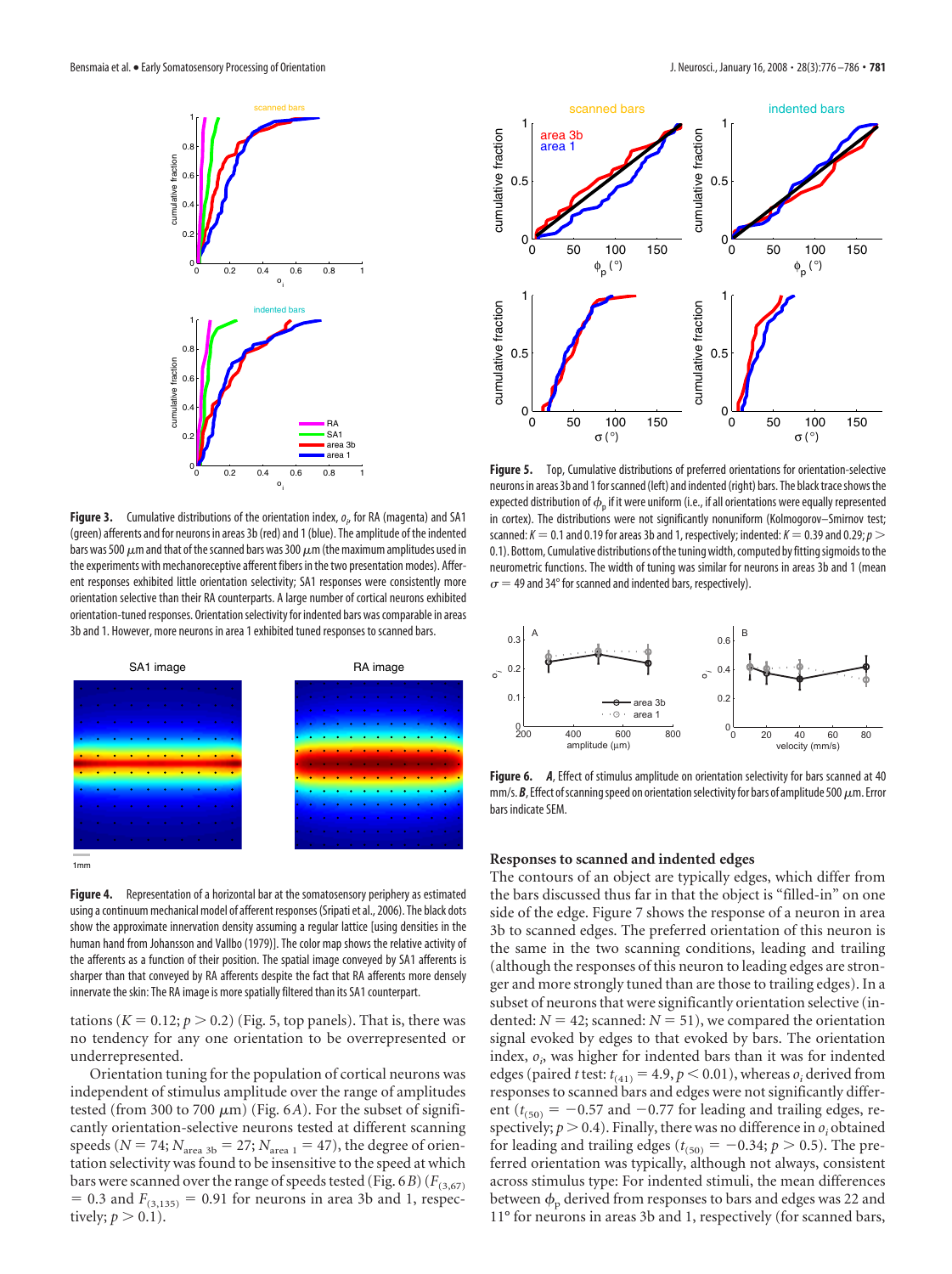22 and 30°; the reason for the large discrepancy for scanned bars is unclear).

#### **Adaptation and orientation selectivity**

One possibility is that form perception in cortex is mediated by a subpopulation of neurons that receives input primarily from SA1 afferents, which have been shown to mediate fine spatial processing at the somatosensory periphery (for review, see Hsiao and Bensmaia, 2007). We might then expect that orientation selectivity will be greater for SA-like neurons than for RAlike neurons. For scanned bars, the correlation between the adaptation index and the orientation selectivity index was slightly but significantly negative  $(r =$  $-0.2$ ;  $t_{(59)} = 2.2$ ;  $p < 0.05$ ), as would be predicted from this hypothesis because the adaptation index approaches 1 as the neuron becomes more RA-like. However, for indented bars, the two quantities were unrelated ( $r = 0.05$ ;  $t_{(68)} = 0.36$ ;  $p > 0.5$ ). That RA input compromises the orientation selectivity for scanned bars more than it does that for indented bars is compatible with our hypothesis: RA afferents respond throughout the stimulus period for scanned bars but produce only transient responses during the onset and offset of an indented stimulus (data not shown). The interference of the less orientationselective RA signal with the SA1 signal will therefore be more pronounced for scanned than for indented bars. This analysis suggests that slowly adapting neurons in cortex tend somewhat to be more orientation selective than rapidly adapting neurons.

RA afferents respond only at the onset and offset of a statically indented stimulus. The contribution of RA and SA1 input to the cortical orientation signal might therefore be assessed from the degree to which the on- and off-responses of cortical neurons convey information about stimulus orientation. We might then compare the strength of this orientation signal during the transient portion of the stimulus to that during the sustained portion. As can be seen in Figure 8, the strength of the orientation signal was weakest during the on- and off-responses and strongest during the sustained response. The orientation signal is strongest during the sustained portion of the stimulus because neural responses to the nonpreferred orientation were confined to the on- and off-



Figure 7. Response of a neuron in area 3b to scanned edges (shown as insets at the top of each raster). This neuron responded moststrongly to bars oriented at 67.5° (Figs. 1, 2) and also responds preferentially to edges at this orientation. Furthermore, the responses to leading (blue arrows) edges are stronger and more strongly tuned than those to trailing edges (red arrows).



**Figure 8.** Time course of the response of significantly orientation-selective neurons to indented bars ( $N_{area\,3b} = 15; N_{area\,1} = 1$ 30). Mean response (green) and orientation selectivity index (blue) plotted as a function of time. The gray bar shows the time course of the stimulus. The orientation signal is weakest during the on- and off-responses, suggesting that the RA input conveys a weak orientation signal.

periods to a greater extent than were responses to the preferred orientation. This temporal analysis suggests that the RA thalamocortical input does not convey a strong orientation signal. Note that the orientation signal during the on- and off-responses is not nil. In fact, some neurons whose response is entirely restricted to the transient portions of the stimulus are significantly orientation selective. However, that the orientation signal is strongest during the sustained portion of the stimulus seems to suggest that the coarser orientation signal conveyed by RA afferents interferes with the stronger SA1 mediated orientation signal [a result reminiscent of that shown by Bensmaia et al. (2006b)]. Another possibility is that the strong orientation signal observed during the sustained portion of the stimulus does not stem directly from convergent SA1 input but rather originates from intracortical processing (see Discussion).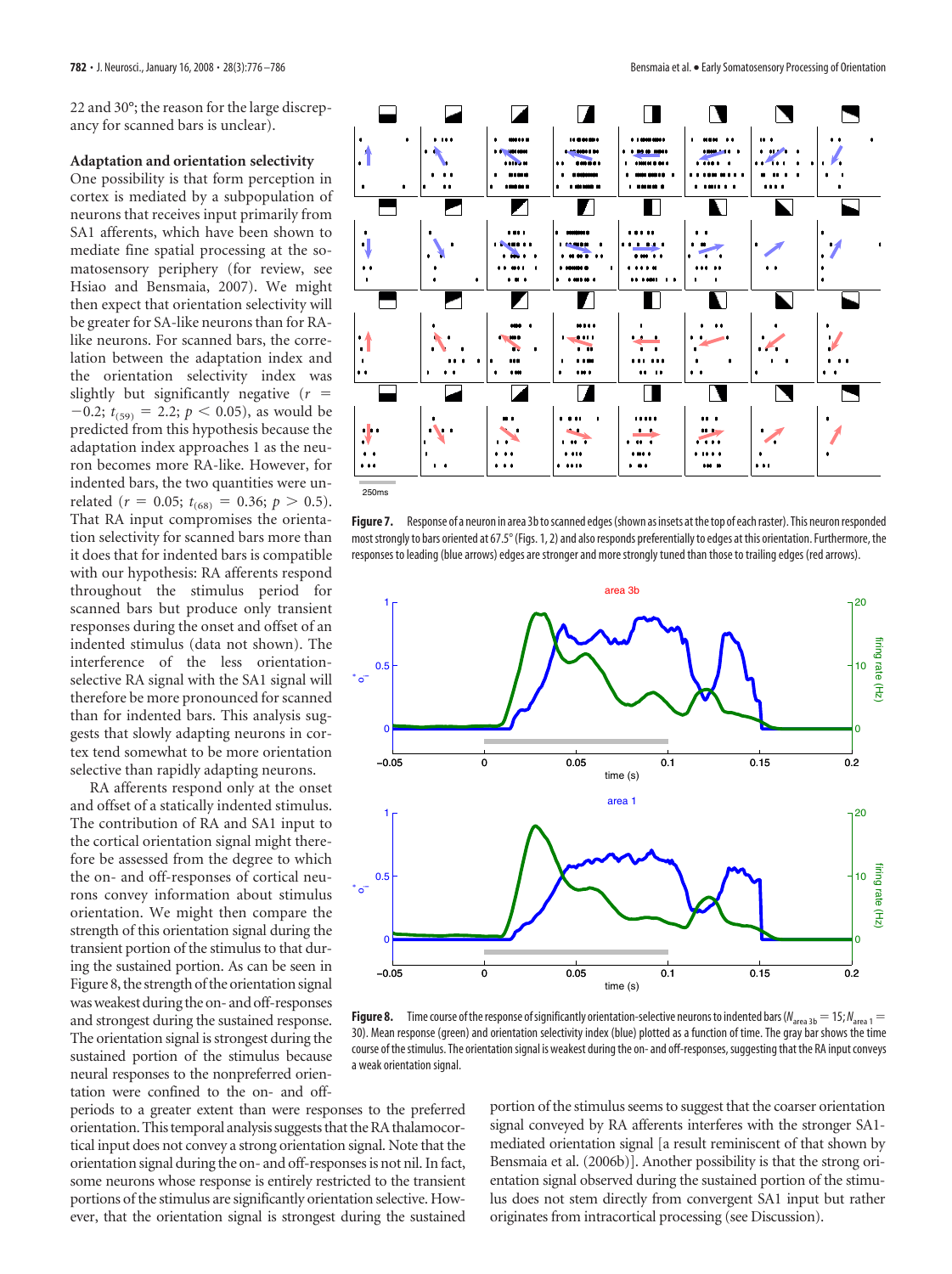

**Figure 9.** Neurometric functions derived from the responses to scanned (top) and indented (bottom) bars. For the sake of clarity, only data obtained from the most orientation-selective cells ( $p < 0.001$ ) are shown. For scanned bars, 10 of 63 neurons in area 3b and 21 of 69 neurons in area 1 meet this orientation selectivity criterion; for indented bars, the proportions are 14 of 31 and 19 of 47 for areas 3b and 1, respectively. The angular thresholds for the most orientationselective neurons, between 10 and 20°, are comparable with psychophysical angular thresholds.

#### **Comparing psychophysical and neural angular thresholds**

In a companion psychophysical study, we measured the discriminability of oriented bars identical with those presented in the neurophysiological experiments described here. The goal was to compare the perceptual discriminability of the stimuli with the discriminability of the responses they evoke in cortical neurons. We wanted to determine whether the representation of orientation in primary somatosensory cortex can account for psychophysical performance. The psychophysical threshold criterion was 75% correct discrimination and an analogous threshold was used for the neural thresholds. Figure 9 shows the neurometric functions derived from the responses of the most orientationselective cells to scanned bars (for the sake of clarity, the criterion for  $o_i$  was set high to  $p < 0.001$ ). As can be seen from the figure, the angular thresholds of the most orientation-selective neurons were between 10 and 20°. Because psychophysical angular thresholds were found to be between 15 and 25° as well, the orientation signal in primary somatosensory cortex can account for psychophysical performance.

# **Mechanisms of orientation selectivity**

Next, we wanted to explore the neural mechanisms that underlie the orientation dependence of the responses of orientationselective neurons. The most straightforward possibility is that these neurons receive convergent, linearly summing input from afferents whose RFs are organized eccentrically. According to this hypothesis, a linear filter should provide a reasonably good estimate of the neural responses. As a first approximation, we used the RF map measured using punctate probes as an estimate of the linear filter (Fig. 10, left panel). We found that this simple linear model accounted for, on average, only 30% of the variance in the responses of neurons in area 3b, and 20% of the variance in the

responses of neurons in area 1 (Fig. 11A). The distribution of  $R^2$ , which can be thought of as an index of response linearity given this model, was identical for neurons that were orientation selective and for neurons that were not. This analysis suggests, then, that the mechanisms underlying orientation selectivity are different in areas 3b and 1 and are more linear with the displacement profile of the stimulus in the former than in the latter.

The poor fit of the simple linear model may be attributable to skin mechanics, which lead to a nonlinear transformation of the displacement profile even before transduction (Phillips and Johnson, 1981b; Sripati et al., 2006). The linearity indices obtained using strain profiles tended to be higher than those obtained using the displacement profiles, but not significantly so (Fig. 11*B*) (paired *t* test on Fischer's transforms of the correlations:  $t_{(77)} = -0.95$ ,  $p > 0.3$ ). Thus, the bulk of the nonlinearity in the neural response is not attributable to skin mechanics. The importance of skin mechanics in shaping the neural response is likely to be more significant for more complex stimuli than bars (e.g., spheres or gratings) (cf. Sripati et al., 2006).

One possible explanation for the relatively poor fit of these two models is that the measured punctate RF is a poor estimate of the linear RF that underlies the responses of the neuron. We therefore tested two other linear models in which the linear filter was characterized using a simple two-dimensional function. The first function we tested was the two-dimensional Gaussian (Fig. 10, top middle panel). According to this model, then, the RF of the neuron consists only of a bell-shaped excitatory region; the orientation selectivity of the neuron stems from the eccentricity of the RF: The RF is more elongated along one axis than along the perpendicular axis. The Gaussian model accounted for, on average, 62% of the variance in the responses of orientation-selective neurons in area 3b, and 49% of the variance in the responses of orientation-selective neurons in area 1 (Fig. 11*C*) (i.e., approximately twice that captured by the punctate-probe RF model).

The two-dimensional Gabor filter has been successfully used to model the responses of neurons in the primary visual cortex. The principal difference between this and the Gaussian model is that the excitatory region is flanked by inhibitory patches, which serve to strengthen the orientation tuning of the cells (Fig. 10, top right panel). We found that this model yielded better predictions than the Gaussian model (Fig. 11*D*), a difference reflected not only in the coefficient of determination (area 3b,  $R^2 = 0.68$ ; area 1,  $R^2 = 0.57$ ) but also, to some degree, in the Bayesian information criterion (BIC), an index of fit that penalizes free parameters (nine parameters for the Gabor model, seven for the Gaussian model): for area 3b neurons, the mean BICs were lower for Gabor than for Gaussian filters 67% of the time (a lower BIC indicates a better fit); for area 1 neurons, Gabor fits were better than Gaussian fits 57% of the time according to this criterion. However, Gabor filters yielded better BICs than Gaussian filters for 75% of the most orientation-selective neurons ( $p < 0.001$ ; the proportion was equivalent in areas 3b and 1). Interestingly, the Gaussian and Gabor filters were better at predicting the responses of orientation-selective neurons in area 3b than they were at predicting the responses of neurons that were not orientation selective (Fig. 11*C*,*D*). This discrepancy may reflect a difference in the computations effected by these two populations of neurons.

As discussed above, some neurons were significantly orientation selective for scanned and indented bars, whereas others were only orientation selective for indented bars. One possibility is that neurons that exhibited significantly orientation-tuned responses for scanned bars were less linear in the afferent input than were neurons that were significantly tuned only for indented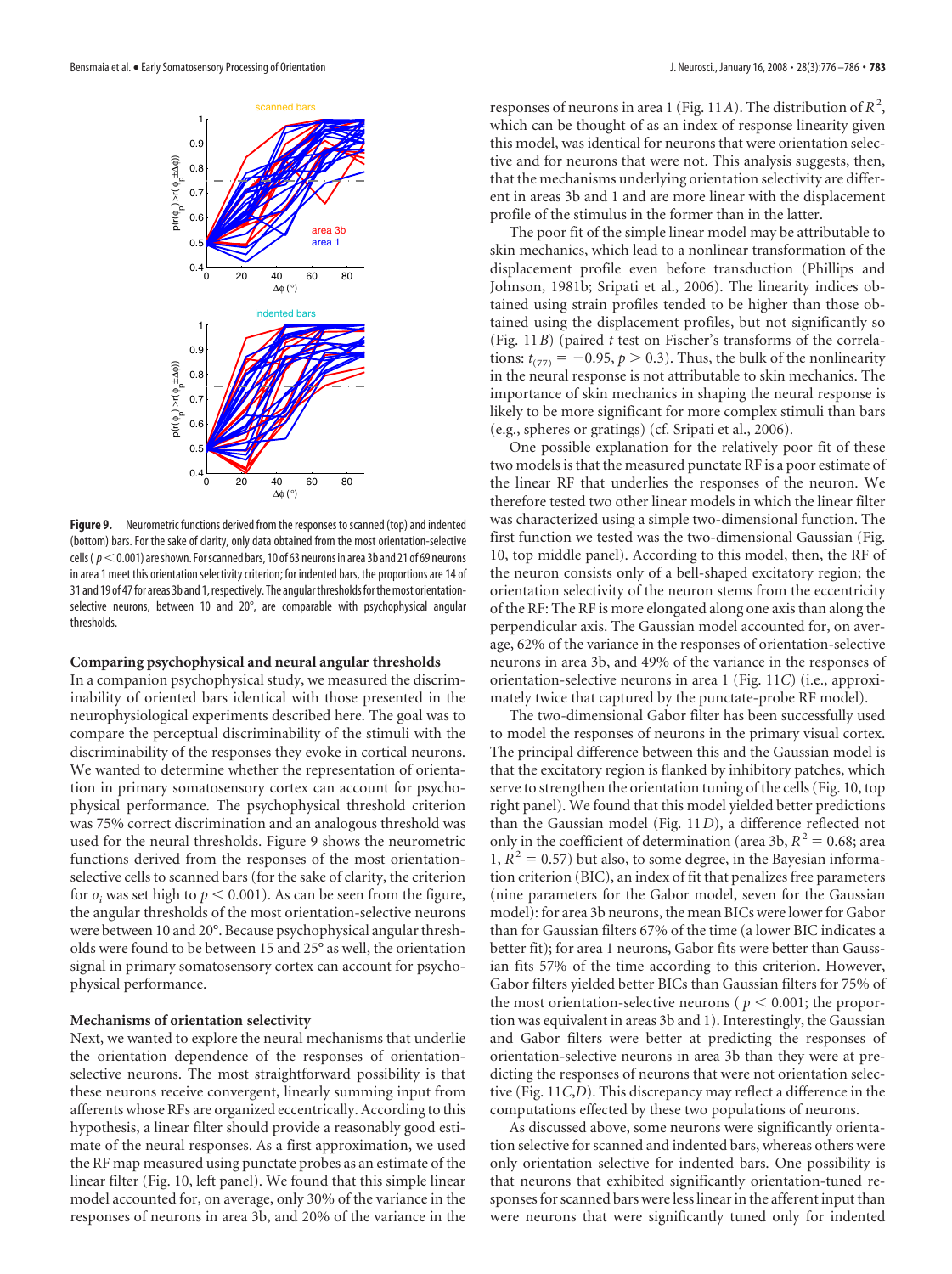bars. In fact, the opposite was true: The mean  $R^2$  value was higher for neurons that were significantly tuned for orientation for both scanned and indented bars than it was for neurons that were significantly tuned only for indented bars. This difference was significant for the Gaussian  $(t_{(42)})$  $= 2.1; p \le 0.05$ ) and Gabor ( $t_{(42)} = 2.2;$  $p < 0.05$ ) models but not for the two punctate-probe RF models.

The punctate RF map (Fig. 10, bottom left panel) was a much better predictor of afferent responses than it was of cortical responses (Fig. 11): the mean  $R^2$  value was 0.77 for SA1 and 0.82 for RA afferents. Using the strain profile rather than the displacement profile yielded a slight improvement in model fit  $(R^2 = 0.81$  and 0.84 for SA1 and RA afferents, respectively). The Gaussian and Gabor models yielded better predictions than did the punctate RF model, but the improvement was substantially less than that observed

for cortical neurons (Fig. 11). Furthermore, the three linear filters (punctate RF, Gaussian, and Gabor) were very similar (Fig. 10, bottom panels).

From the above analyses, we conclude that the response of afferents is considerably more linear in the displacement profile than is that of cortical neurons, and the response of neurons in area 3b is more linear in the displacement profile (and thus in the afferent input) than is that of neurons in area 1. Second, a Gabor function captures a substantial amount of the variance in the response, particularly for neurons in area 3b. The better fit of the Gabor model relative to the Gaussian model suggests that orientation tuning is strengthened by inhibitory bands in somatosensory RFs, as has been found to be the case in the primary visual cortex. It is interesting to note that the neurons in area 3b for which the Gaussian or Gabor models did not provide a good fit were not orientation selective (Fig. 11*C*,*D*). This non-orientationselective subpopulation of neurons may either be less linear than their orientation-selective counterparts, or may have linear RFs that are poorly approximated by Gaussian or Gabor filters.

# **Discussion**

Orientation does not seem to be explicitly represented in the responses of single afferents but a large number of orientation detectors can be found in areas 3b and 1. Many neurons in both areas exhibit orientation tuning that is preserved across modes of stimulus presentation (scanned vs indented) and is relatively insensitive to other stimulus parameters, such as amplitude and speed, or to the nature of the stimulus, bar or edge. Orientationselective neurons tend to be more SA-like than RA-like, and the strength of the orientation signal is strongest during the sustained portion of the response to an indented bar. The most orientationselective neurons in SI are comparable in sensitivity to that measured in humans. Finally, responses of SI neurons to bars can be modeled with a high degree of accuracy using Gabor filters, similarly to their visual counterparts.

# **The contribution of SA1 and RA input to the representation of orientation selectivity**

SA neurons tended slightly but significantly to be more orientation selective than RA neurons. Furthermore, the orientation sig-



**Figure 10.** RFs for a highly orientation-selective neuron in area 3b (top) ( $o_i = 0.54$ ;  $p < 0.001$ ) and for an SA1 afferent (bottom) estimated using three methods. The first method consists of computing the mean responses to punctate probes; the second and third methods consist in fitting two-dimensional Gaussian and two-dimensional Gabor functions, respectively, to responses to bars (see text). Color shows the relative weight assigned to each pixel (see color bars for scale). For the cortical neuron, the model using the punctate RF accounted for 28% of the variance in the response of the neuron to indented bars, the Gaussian model accounted for 73% of the variance, and the Gabor model, 65%. For the afferent, the punctate RF model accounted for 80% of the variance (88% if the strain profile was used instead of the displacement profile), and the R<sup>2</sup> values for the Gaussian and Gabor models were 0.95.



Figure 11. Distribution of the coefficients of determination for four linear filters. Magenta and green traces show the distribution of fits obtained from SA1 and RA responses, respectively; red and blue traces show the fits for neurons in areas 3b and 1, respectively. *A*, Punctate probe RF map. *B*, Punctate probe RF map using the strain profile.*C*, Two-dimensional Gaussian filter. D, Two-dimensional Gabor filter. The solid line shows the distribution for all the neurons, and the dashed lined shows the distribution for orientation-selective neurons ( $p < 0.01$ ). The values of  $\overline{R^2}$  in parentheses denote the mean coefficients of determination across the entire sample; all other values of  $\overline{R^2}$  are for orientation-tuned cells only. The mean of the entire sample is shown only if it is significantly different from that of the orientation-selective sample. The responses of neurons in area 1 were significantly less linear with the displacement profile of the stimulus than were responses of neurons in area 3b.

nal was weakest during the on- and off-responses. The trough in the orientation signal during the off-response is particularly noteworthy because the off-response is likely the product of RA input alone because SA1 afferents do not exhibit off-responses. The burst of activity stemming from RA afferents thus seems to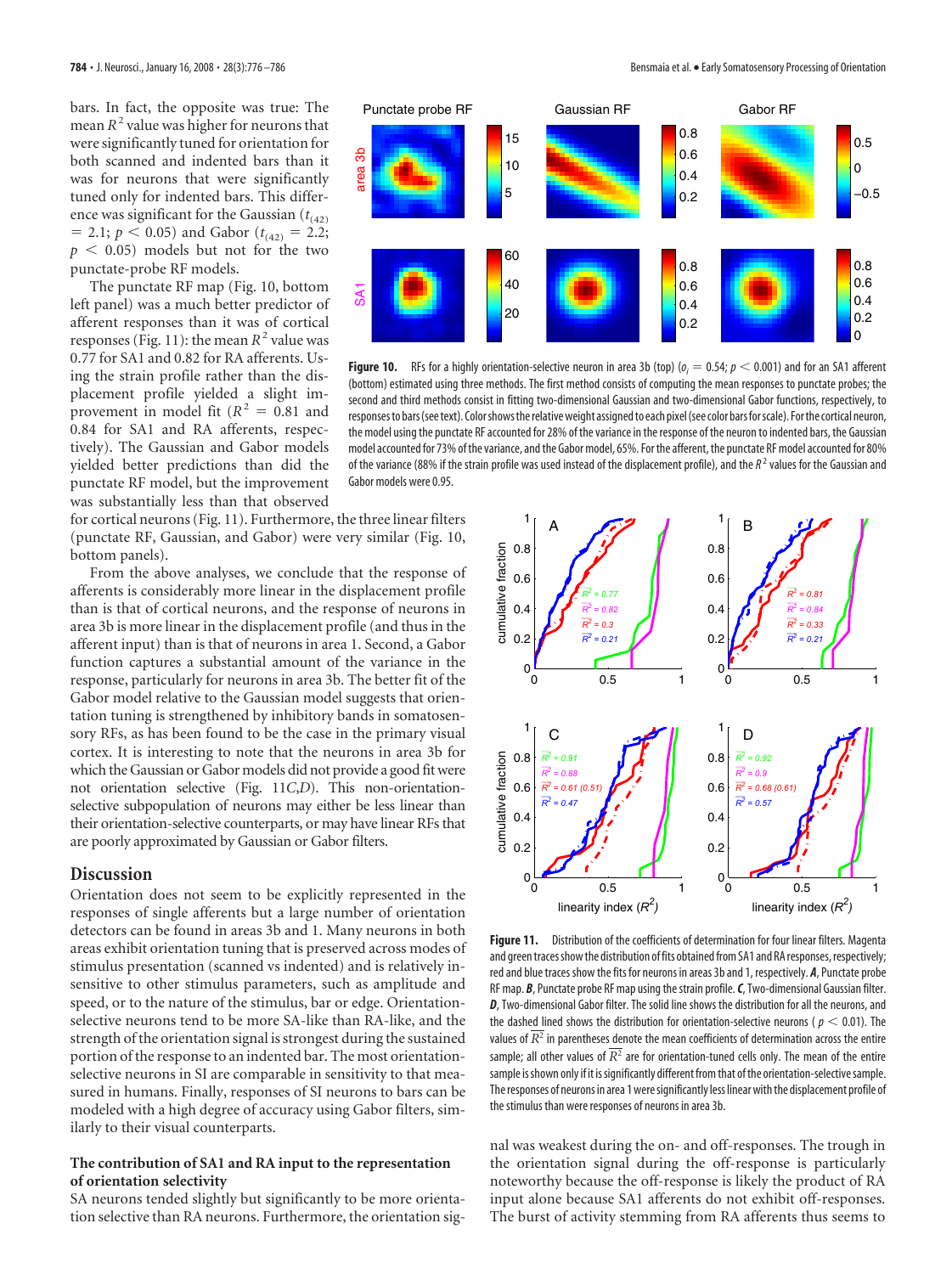interfere with the orientation signal in SI, likely stemming from input from SA1 fibers, which convey a sharper spatial image than do their RA counterparts (Fig. 4) (Phillips and Johnson, 1981a). The apparent interference of RA input in fine spatial processing has been observed in a previous study in which subjects judged the orientation of static and vibrating square-wave gratings (Bensmaia et al., 2006b). Sensitivity to grating orientation declined in proportion to the ratio of the RA to the SA1 response to the gratings [measured in a companion study: Bensmaia et al. (2006a)], and sensitivity improved after vibratory adaptation targeting the RA system.

#### **Comparing the orientation representations in areas 3b and 1**

Although we found a greater proportion of orientation-selective neurons in area 1 than in area 3b, particularly for scanned bars, the tuning strength of the most orientation-selective neurons in the two anatomical areas was similar. Despite the similarity in their orientation tuning, neurons in the two areas seem to be effecting different computations, as evidenced by the fact that the responses of neurons in area 1 are more poorly predicted using linear filters than are neurons in area 3b. One possibility is that area 1 neurons behave as more complex feature detectors than do area 3b neurons. For instance, many neurons in area 1 exhibit strong tuning for direction of motion in addition to orientation (data not shown), which may require more nonlinear processing (Gardner, 1984).

The abundance of orientation-selective neurons in areas 3b and 1 suggests that both cortical regions are involved in form processing. Both areas receive thalamic input from the ventrobasal complex of the thalamus, but area 1 also receives projections from area 3b, which suggests that area 1 lies at a higher processing stage than area 3b. Ablation studies show that animals without area 3b are unable to perform a wide range of tactile tasks, whereas animals with lesions of area 1 exhibit only mild deficits in simple form discrimination tasks (Randolph and Semmes, 1974). One possibility is that area 1 is involved in more complex form processing that is not taxed in the form discrimination tasks used in these studies.

#### **Comparing psychophysics with neurophysiology**

In a paired psychophysical study (Bensmaia et al., 2008), we characterized the ability of human observers to perceive the orientation of bars presented to the index finger. Using several methods, we estimated the mean angular threshold to be between 17 and 27°. By interpolating the neurometric functions obtained from significantly orientation-selective neurons, we estimated the angular thresholds (i.e., the angular separation that elicited different neural responses 75% of the time). For indented bars, we found the minimum angular threshold to be 8° for neurons in area 3b and 14° for neurons in area 1. For scanned bars, the lowest angular thresholds were 14 and 23° for neurons in areas 3b and 1, respectively. Thus, the fidelity of the orientation signal conveyed by the most orientation-selective cell in the primary somatosensory cortex can account for psychophysical performance. From the perspective of an ideal observer, in fact, the orientation signal in SI is perhaps more refined than is the perception of orientation.

In the psychophysical experiments, we also found orientation sensitivity to be more or less independent of the presentation mode (scanned vs indented) and of the stimulus type (bar vs edge); angular thresholds were also insensitive to changes in stimulus parameters (amplitude and scanning speed). The perceptual constancy of orientation across stimulus conditions matches the

relative insensitivity of neural orientation sensitivity to these same stimulus manipulations.

#### **Neural mechanisms of orientation selectivity**

DiCarlo and Johnson (2000) derived linear RFs for neurons in area 3b from responses to scanned random dot patterns using reverse correlation. RFs were found to consist of a central excitatory region flanked by one or more inhibitory ones. A model consisting of three Gaussian filters, the first corresponding to the excitatory center, the other two to inhibitory lobes (the first appearing simultaneously with the excitatory center, the second temporally lagged with respect to it) accounted for much of the structure in the measured RFs. Furthermore, orientation sensitivity was found to be most dependent on the excitatory and fixed inhibitory lobes. Because the Gabor filter describes an excitatory mass flanked by an inhibitory one, the Gabor model is analogous to DiCarlo and Johnson's model (but with fewer degrees of freedom).

That the RFs derived from responses to punctate probes and RFs derived from responses to indented bars are different (Fig. 10) suggests that these RFs are each linear approximations to nonlinear mechanisms: the dramatic difference in RFs is attributable to the difference in the stimuli used to obtain them. Note that responses of mechanoreceptive afferents to indented bars are well predicted using the punctate RFs as linear filters, and more complex models yield only slightly better predictions. Thus, afferent responses to indented bars are relatively linear in the displacement profile, in contrast to their cortical counterparts. There seems to be a progressive tendency, then, for responses to become more nonlinear as one ascends the perceptual pathway: Afferent responses are most linear, followed by responses of neurons in area 3b, and then by those of neurons in area 1 (Fig. 11).

The question remains what neural mechanisms underlie this orientation selectivity. According to the classical theory of orientation selectivity in primary visual cortex (V1) (Hubel and Wiesel, 1962), the orientation selectivity of simple cells in V1 stems from the arrangement of their thalamic inputs: the receptive fields of neurons in the lateral geniculate nucleus that send projections to individual simple cells are arranged linearly so that the input is tuned for bars that fall within the aligned RFs. The feedforward model has been extensively elaborated on both theoretically and empirically (for review, see Ferster and Miller, 2000). An alternative theory is that, although the thalamic input to a simple cell is broadly tuned for orientation, the bulk of its orientation tuning is effected through intracortical processing (Sompolinsky and Shapley, 1997).

The results presented here do not explicitly address these issues of neural mechanisms. However, the orientation tuning observed in SI is in some respects similar to its visual counterpart. First, the tuning strength observed in orientation-selective neurons in SI overlapped to a large degree with that observed in V1 neurons of macaque: Ringach et al. (2002) found the mean  $o_i$  to be 0.4 in V1, whereas the mean  $o_i$  for (significantly orientationselective) SI neurons was 0.26. (Ringach et al. used circular variance, which is  $1 - o_i$ .) The main difference between the distribution of  $o_i$  in primary visual and somatosensory cortices was that  $o_i$ was essentially uniformly distributed in V1, whereas the distribution is strongly positively skewed in SI, so V1 contains a larger proportion of strongly tuned neurons than does SI. Second, a striking similarity between the two modalities is the invariance of tuning with respect to stimulus amplitude, which is analogous to the contrast invariance of the tuning of simple cells in primary visual cortex. Contrast invariance cannot be explained by simple